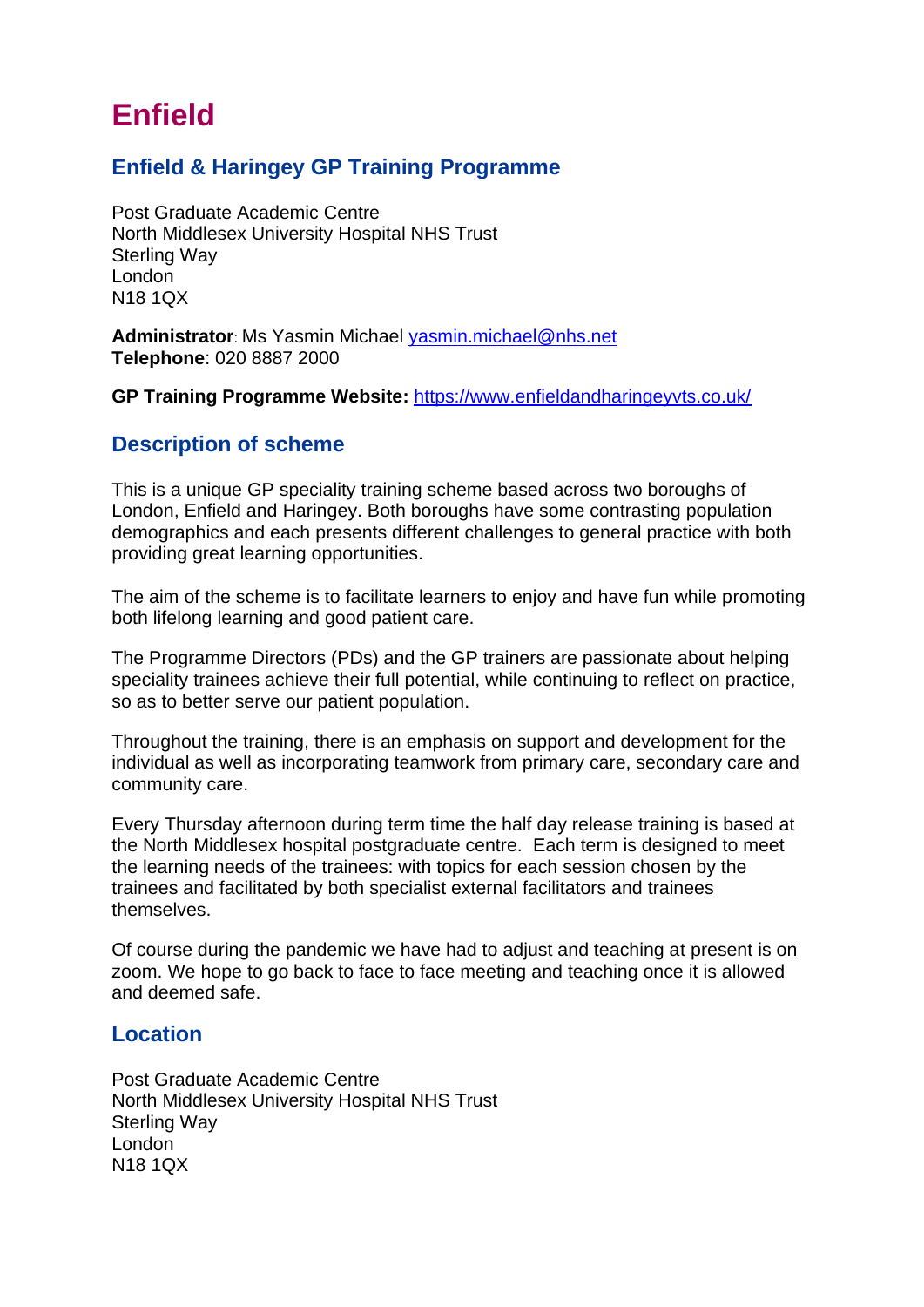## **Posts**

The Enfield & Haringey GP Speciality Training Scheme offers a choice of 3-year programmes constructed from the following posts, and placements in GP training practices:

- $\bullet$  A & E
- Care of the Elderly Medicine
- Obstetrics & Gynaecology
- Paediatrics
- Psychiatry
- Primary Care Education (ITP)
- Psychiatry
- General surgery
- ITP at both hospitals. Out Patient clinics (Dermatology, Endocrinology, ENT).
- Rheumatology and Ophthalmology.

# **Educational Activities**

Every Thursday afternoon begins with lunch which is provided. This is followed by a two hour session on the main topics to be discussed that afternoon - frequently there are external facilitators. There is a short coffee break followed by the final session which involves the group itself in activities such as debates on current topics, consultation videos , Balint style group work , Journal club incorporating presentations from recent journals on interesting topics.

The most important aspect of the Thursday afternoon is having fun while learning in a supportive environment allowing team building and small group work which are essential for the development of the trainees. Challenges in general practice include dealing with uncertainty and challenging patients and these areas are addressed through the various presentation and topics on Thursday.

Two of the Programme Directors are RCGP CSA examiners and help facilitate sessions for CSA preparation on selective Thursday afternoons. CSA practice is also arranged using role players and feedback provided to the trainees who participate.

Our annual highlight is around October/November with the residential course at Cumberland lodge in Windsor which allows all the speciality trainees protected time away from clinical work to study in-depth topics relevant to general practice. Also importantly, it allows the new ST1 starters to get to know each other & ST2 and 3 colleagues. Other well appreciated side-effects of this residential are enjoying the amazing surroundings of Windsor great Park and time available for recreation and leisure.

Scheme website – <https://www.enfieldandharingeyvts.co.uk/>

# **Highlights**

VTS Thursday half days are fun, interactive and foster evidence based lifelong learning.